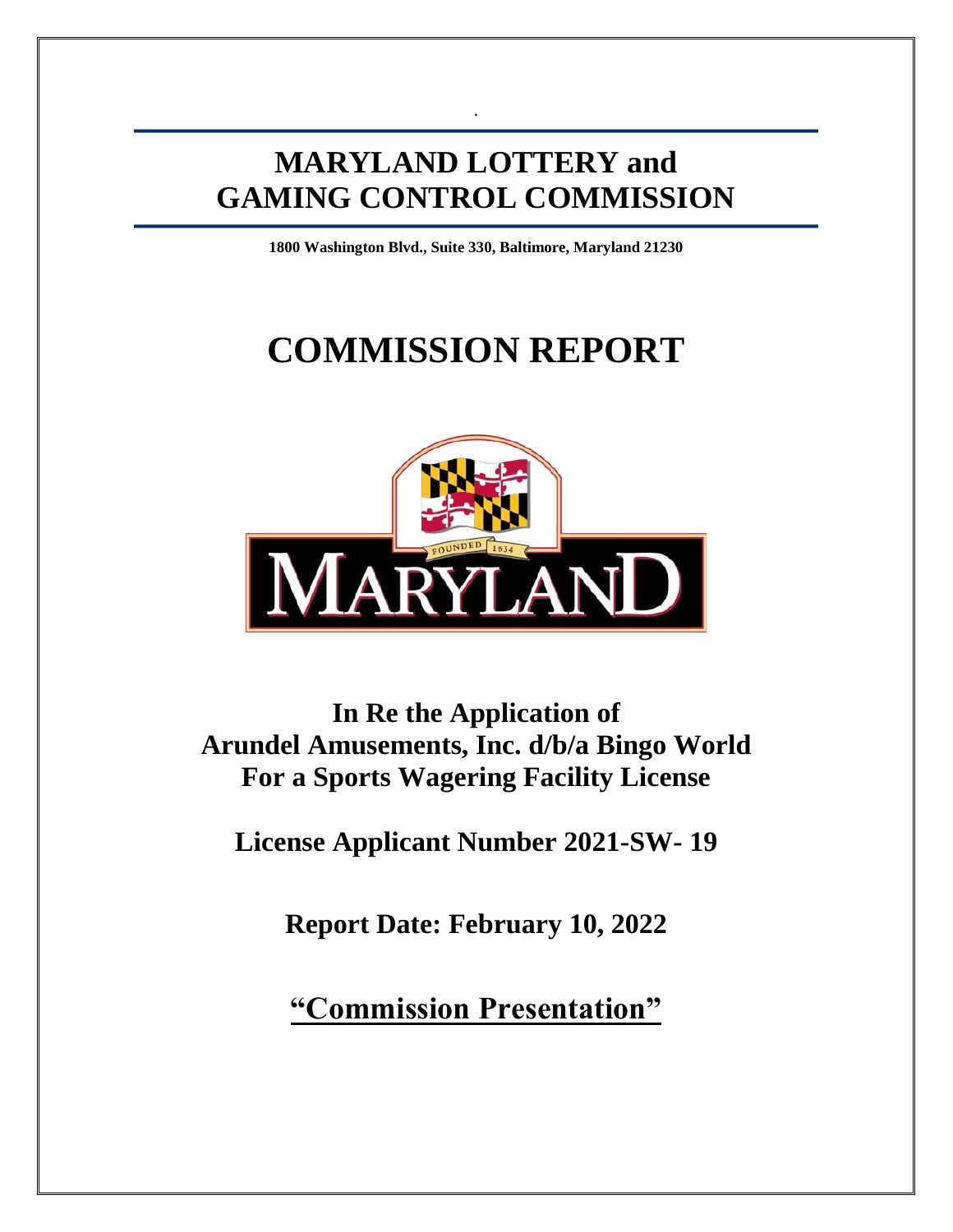#### **Introduction**

We are conducting a hearing on the Sports Wagering Facility License Application submitted by Arundel Amusements, Inc. d/b/a/ Bingo World. The Maryland Lottery and Gaming Control Agency is required by "The Sports Wagering Law" to conduct an investigation to determine if Arundel Amusements, Inc., is qualified for a Sports Wagering Facility License.

You (the Commissioners) have been provided with the complete investigative report on Arundel Amusements, Inc. You have also received a copy of the public report that was in your packets and made available to the public on the agency website. I will summarize the reports that have been given to you.

#### **Background**

Arundel Amusements, Inc. (the "Company") is an S corporation formed in Maryland on September 6, 1992, and conducts operations as Bingo World. Located in Anne Arundel County at 4901 Belle Grove Road, Bingo World is Maryland's largest bingo hall. The Company is privately-owned by Mr. Ernest Joseph Litty, Jr. and Mr. Randy Robert Clemens who own 80% and 20%, respectively. Mr. Litty holds the title of Chairman of the Board and Mr. Clemens serves as the Company's President.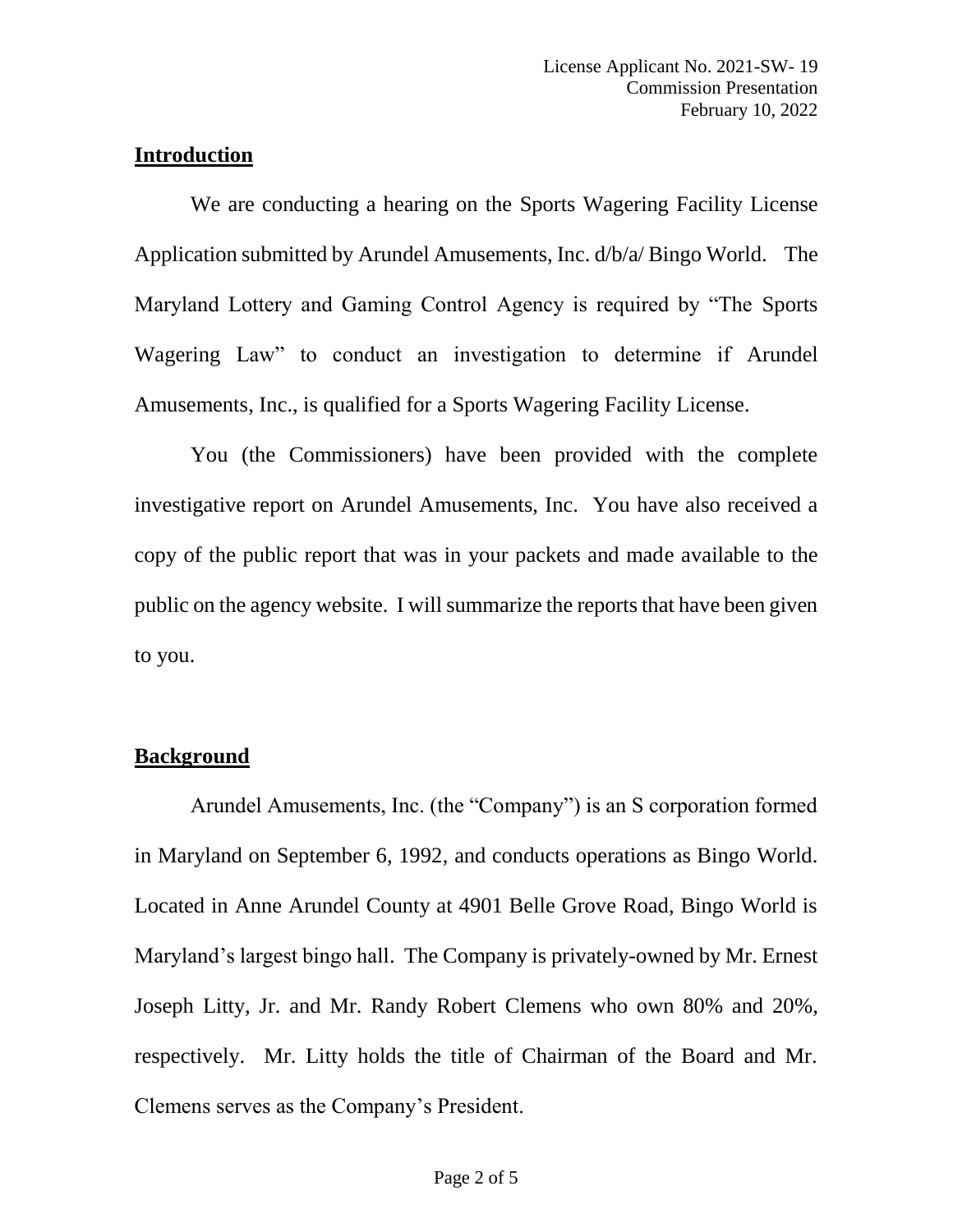On November 17, 2021, Arundel Amusements, Inc. and Rush Street Interactive MD, LLC ("RSI") entered into a 15-year online sports wagering cooperation and retail sports wagering services agreement. Rush Street Interactive MD, LLC has been granted the exclusive right to provide sports wagering development and on-going support services to Arundel Amusements' retail operation.

Arundel Amusements, Inc. has submitted a B1 Sports Wagering Facility License Application to the Maryland Lottery and Gaming Control Commission, and Mr. Litty and Mr. Clemens have each submitted a Principal Employee Application to the Commission. Additionally, Rush Street Interactive MD, LLC has filed a Sports Wagering Facility Operator Application with the Commission.

#### **Findings**

The MLGCA conducted a complete and thorough background investigation as authorized under the Gaming Law by analyzing corporate records and documents; scrutinizing the business operations, practices, and transactions of Arundel Amusements, Inc.; and conducting interviews of key personnel, focusing on required qualification criteria involving integrity and financial stability. MLGCA adhered to well-defined and approved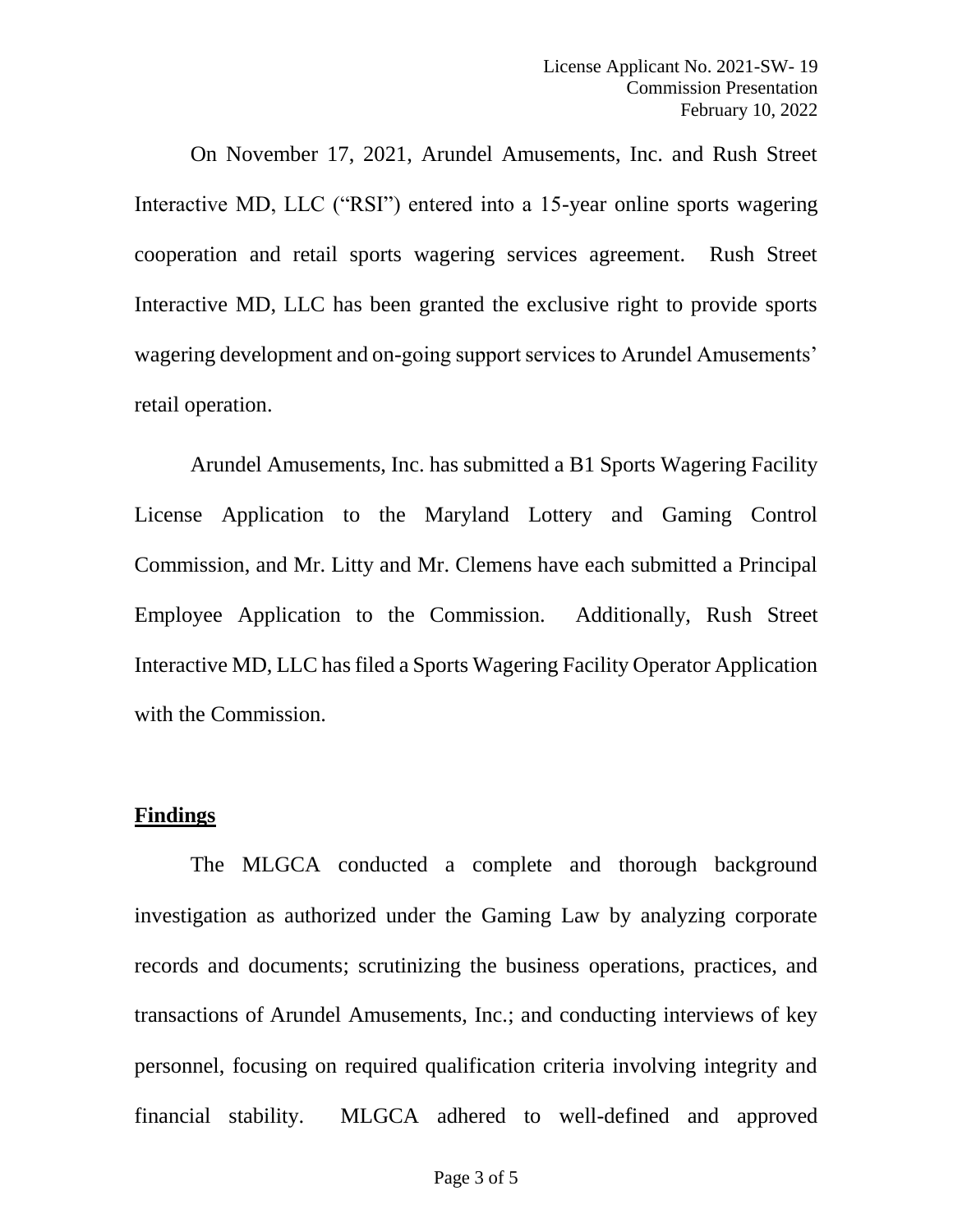investigative protocols in assembling the factual information incorporated in this report. The results of the investigation for the specific qualification criteria enunciated in SG § 9-1E-07(e) and COMAR 36.10.03.02 are summarized as follows:

- 1) Arundel Amusements, Inc. was found to have financial stability, integrity and responsibility;
- 2) There are no material issues involving the known financial backers of the Applicant;
- 3) Arundel Amusements, Inc. possesses the requisite good character, honesty and integrity;
- 4) Arundel Amusements, Inc. has sufficient business ability and experience; and
- 5) There were no potential disqualifying factors.

# **Applicant and Principal Entities**

The Applicant and its principal entities satisfy the applicable qualification criteria under SG § 9-1E-07(e) and COMAR 36.10.03.02, and are not disqualified under SG  $\S$  9-1E-07(g)(1).

In addition to the completed Sports Wagering Facility License application that the Applicant submitted, it also submitted an affidavit attesting